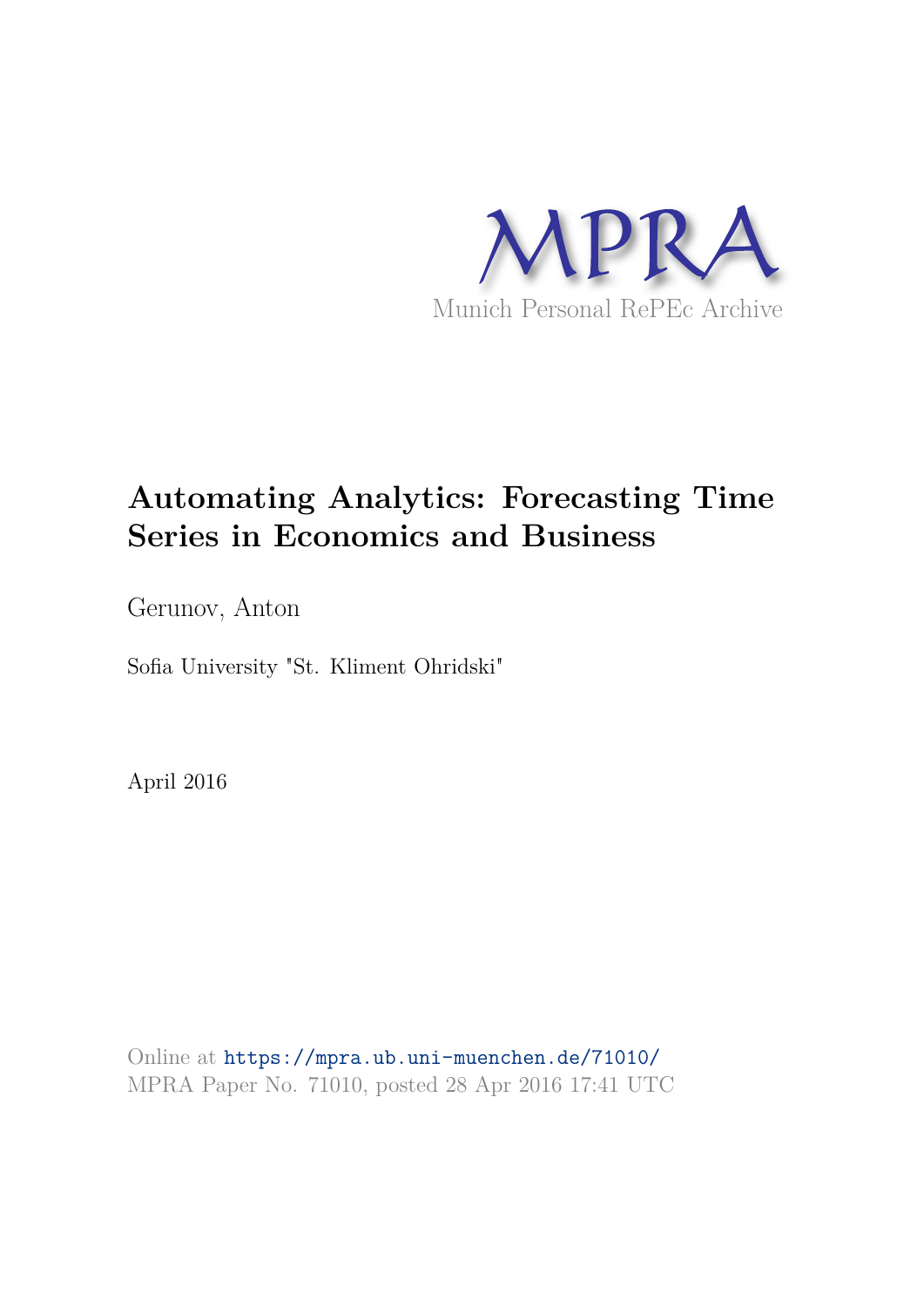# **AUTOMATING ANALYTICS: FORECASTING TIME SERIES IN ECONOMICS AND BUSINESS**

# **Anton Antonov Gerunov, PhD Chief Assistant Professor, Sofia University "St. Kliment Ohridski"**

### **Abstract:**

*With the growing ability of organizations in the public and private sector to collect large volumes of real-time data, the mounting pile of information presents specific challenges for storage, processing, and analysis. Many organizations do need data analysis for the purposes of planning and logistics. Likewise, governments and regulators will need analysis to support policy-making, implementation and controlling. All this leads to the importance of being able to generate large scale analytics under (sometimes severe) resource constraints.* 

*This paper investigates a possible solution – automating analytics with a special focus on forecasting time series. Such approach has the benefit of being able to produce scalable forecasting of thousands of variables with relatively high accuracy for a short period of time and few resources. We first review the literature on time series forecasting with a particular focus on the M, M-2, and M-3 forecasting competition and outline a few major conclusions supported across different empirical studies.* 

*The paper then proceeds to explore the typical structure of a time-series variables using Bulgarian GDP growth and show how the ARIMA modeling with a seasonal component can be used to fit economic data of this class. We also review some major approaches to automating forecasting and outline the benefits of selecting the optimal model from a large set of ARIMA alternatives using an information criterion.* 

*A possible approach to fit an automated forecasting algorithm on four crucial economic time series from the Bulgarian economy is demonstrated. We use data on GDP growth, inflation, unemployment, and interest rates and fit a large number of possible models. The best ones are selected by taking recourse to the Akaike Information Criterion. The optimal ARIMA models are studied and commented. Forecast accuracy metrics are presented and a few major conclusions and possible model applications are outlined. The paper concludes with directions for further research.* 

### **Key words:**

*Automated analytics, forecasting, time series, ARIMA, business forecasting* 

## **I. Introduction**

The buzzword of big data seems to dominate the analytics landscape over the past years. It is indeed true that with the growing ability of organizations in the public and private sector to collect large volumes of real-time data, the mounting pile of information presents specific challenges for storage, processing, and analysis. Large organizations could have hundreds or even thousands of metrics tracked across their operations, logistics, finances, sales or services, and resource management. The ability of analytics to add value to operations has long since been recognized but the mounting challenge of analyzing ever increasing volumes of data can sometimes have prohibitive costs. This is particularly true with sophisticated analytics such as forecasting where trained personnel may be scarce.

On the other hand many organizations do need data analysis for the purposes of planning and logistics. Likewise, governments and regulators will need analysis to support policy-making, implementation and controlling. All this leads to the importance of being able to generate large scale analytics under (sometimes severe) resource constraints. This paper investigates a possible solution – automating analytics with a special focus on forecasting time series. Such approach has the benefit of being able to produce scalable forecasting of thousands of variables with relatively high accuracy for a short period of time and few resources. We first review the literature on time series forecasting and then proceed to fit an automated algorithm on four crucial economic time series – GDP, inflation, unemployment, and interest rates. A few conclusion and directions for further research are then outlined.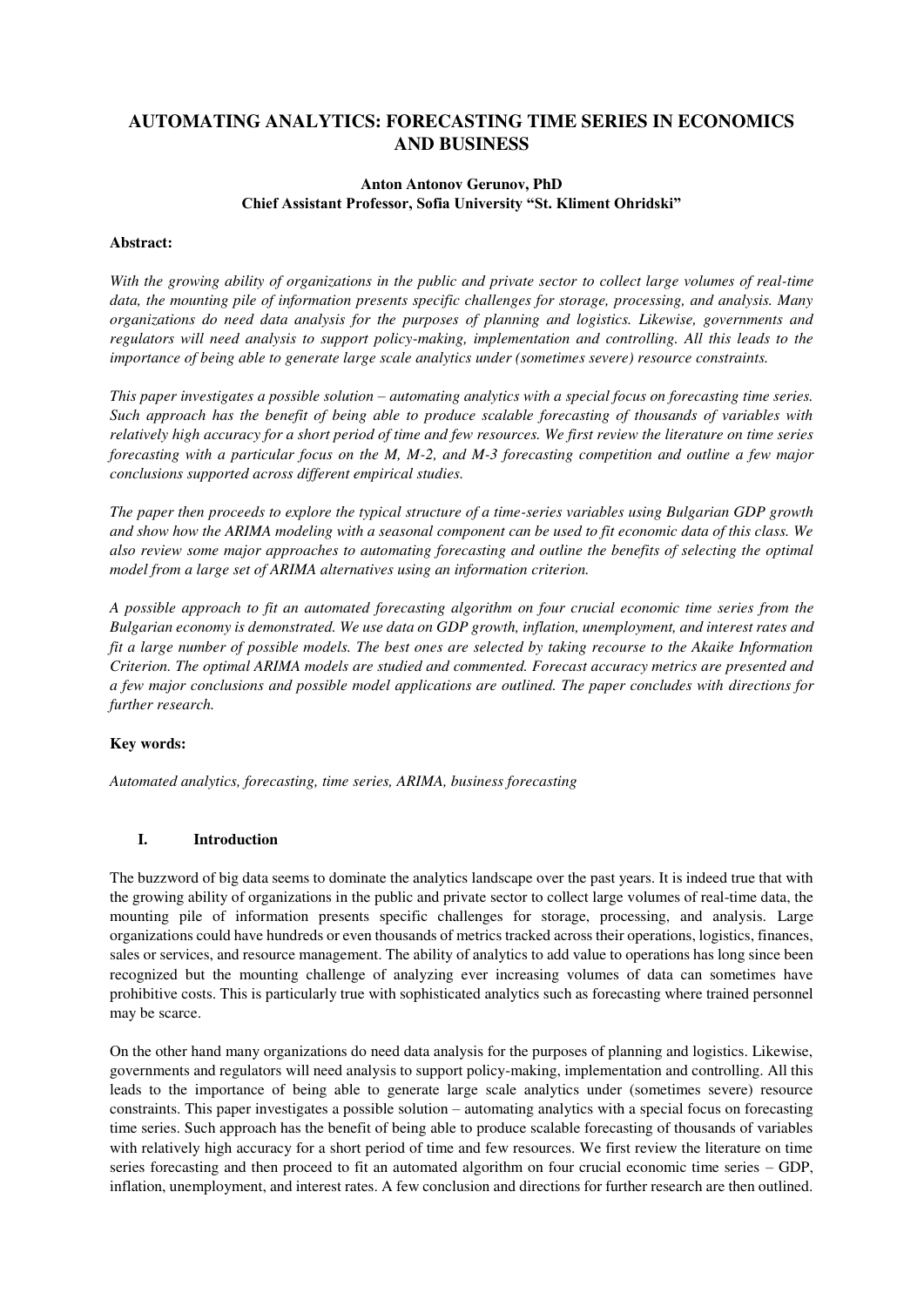#### **II. Literature Review and Motivation**

Due to its importance for planning, forecasting has received significant attention in the statistical, economic, and business literature. May approaches have proposed ranging from relatively simple extrapolative methods through more complicated autoregressive and moving averages methods to very sophisticated machine learning algorithms such as neural networks or random forest models [1], [2]. This rich variety begs the question of which the optimal forecasting model is, and this has been formally tested many times over. One of the first major undertakings in this direction is work by Makridakis et al. [3] in the late nineteen-seventies which seeks to compare the performance of different forecasting methods on 111 datasets (the M-competition).

This work was continued and later expanded in subsequent research. In the early nineteen-eighties Makrdidakis et al. [4] presented results (M-2 Competition) comparing 1001 time series forecasted with a number of different methods. Finally, in 2000, Makridakis et al. [5] published a comparison of the same methods on a sample of 3003 different datasets (the M-3 Competition). The major findings from this study, as well as from other empirical work is that while the most sophisticated methods do not necessarily produce the best forecasting performance, there is still much improvement over naïve estimates to be gleaned from applying formal models. These competitions also show that time series models of the ARIMA class tend to have high accuracy. This is particularly true when it comes to macroeconomic or financial data. In this paper we aim to show precisely how ARIMA models can be automated to produce high quality forecasts at a low price.

To better understand how this class of models works, we note that any given times series is composed of a number of components. Most notably, non-random time series tend to have a trend, and fluctuate around it. They could also have cyclical, seasonal, and random components. Statistical methods can be used to decompose the time series into their constituent parts. Figure 1 displays the decomposition of the Bulgarian GDP growth over the period 2001-2015.



*Figure 1: Decomposition of Growth Time Series for Bulgaria, source: Eurostat* 

It is the task of the ARIMA models to try and capture the information, contained in the time series and model current variable realization as a function of past ones. In the simplest version of the model, the current realization of a given metric  $y_t$  is presented as a weighted function of p previous values  $y_{t-p}$  (is an error term). This AR(p) model is defined as follows: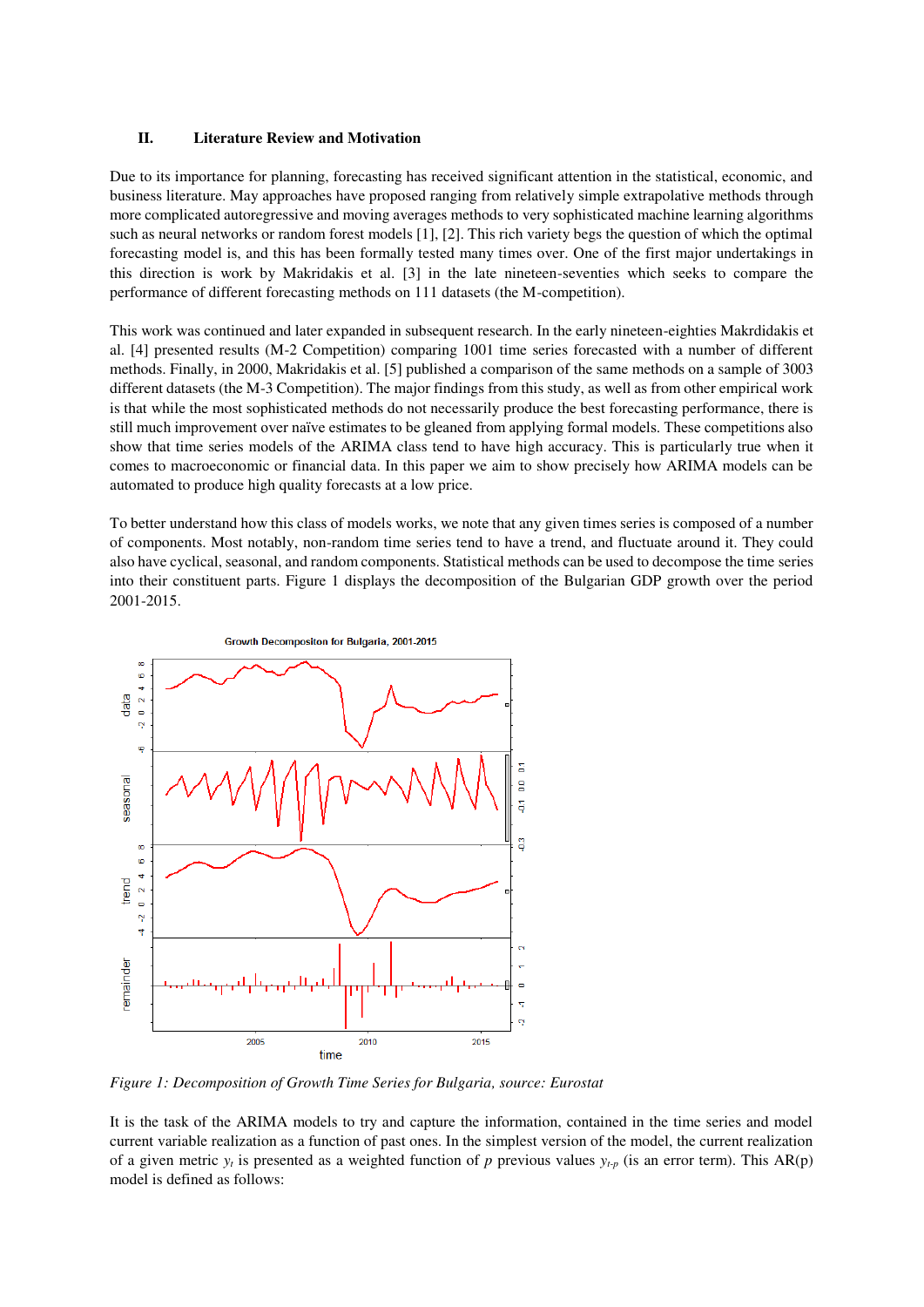$$
(1) \ \ y_t = \theta + \sum_{i=1}^p \beta_i y_i + \varepsilon_t
$$

Additional information can be contained in the error structure of the time series. This can be modeled through a moving average of the error term. Should the analyst use q past values of the error terms to model current variable realization, then we reach a  $MA(q)$  of the following form:

$$
(2) \ \ y_t = \mu + \epsilon_t + \sum_{i=1}^q \alpha_i \varepsilon_i
$$

Combining those two equations one gets a more fuller perspective on the time series, thus reaching the classical ARMA(p, q) model:

$$
(3) \ \ y_t = \beta_0 + \sum_{i=1}^p \beta_i y_i + \sum_{i=1}^q \alpha_i \varepsilon_i + \varepsilon_t
$$

Should the time series be integrated of a certain order d, this can also be taken into account, finally reaching the ARIMA(p, d, q) model. A particular strength of this class of models is their ability to accommodate seasonality in the time series, and its mirrors the structure of the deseasoned model. A model with seasonality is thus denoted as ARIMA(p, d, q)(P, D, Q) to account to the autoregressive, integrated, and moving average parts in the seasonal component of the data. Interested readers are directed to Hamilton's work [6] for further details.

The availability of versatile tools for time series analysis has also spurred the interest in automatic forecasting. Early work on this topic began in the later 1990s, and was further spurred after the M-3 competition. Research by Melard and Pasteels [7] showed a basic software implementation of automatic ARIMA forecasting which calculates eight models and selects the best one based on lowest residual autocorrelation. While this approach is rather limited and model selection needs significant improvement, this paper showed the possibility of automating time series analytics. Achieving better precision in identifying time series peculiarities was clearly needed and subject to subsequent research such as in the work of Adya et al. [8]. Alternative strands of research have focused on alternative large-scale forecasting [9] but they have had only limited impact on theory and practice.

Hyndman and Khandakar [10] present an automatic forecasting facility implemented in the R statistical language. It is able to handle both exponential smoothing and ARIMA methods, providing a large set of possibilities for the analyst. This is also notable for the customizable selection of models, based on information criteria. Such selection is preferable to the expert or heuristic selection implemented in other settings as it gives an unambiguous preference for a single model among a large set of potentially useful ones. This approach allows for fully automatic forecasting once the analyst or the solution architect has made a few key design decisions. We outline those decisions, demonstrate parameter choices and apply the algorithm to Bulgarian macroeconomic data.

### **III. Automated Forecasting and Application**

Four macroeconomic variables present particular interest for business and policy analytics. Those are the rate of change of GDP (real growth), which proxies disposable income and economic development; the rate of unemployment as an indicator of labor availability and labor costs; interest rates as the cost of capital; and inflation which gives an indication of price dynamics and proxies economic stability. Their accurate and timely forecasting can have crucial implications for planning and intervention at both the firm and the state level. We use those series as examples of how to construct a meaningful architecture for automated analytics.

Data itself are obtained from the Eurostat statistical service and the Bulgarian National Bank (BNB) and span the period 2001-2015. GDP growth series are at a quarterly frequency, whereas the unemployment rate, inflation (average HICP of 12 month period), and interest rates on short term business credits (less than 1 year) are at a monthly frequency. Their dynamics can be traced on Figure 1. Up until the crisis which started in 2009, the Bulgarian economy grows robustly, with a decrease in both the rate of unemployment, as well as the interest rates. This period is also accompanied by a burgeoning inflation, which sometimes goes in the double digits. Such developments over this period spurred concern about the overheating of the Bulgarian economy.

These dynamics changed drastically with the onset of the global economic and financial crisis. In 2009-2010 Bulgaria saw a collapse in growth, and a marked rise in unemployment. The perception of heightened risk and the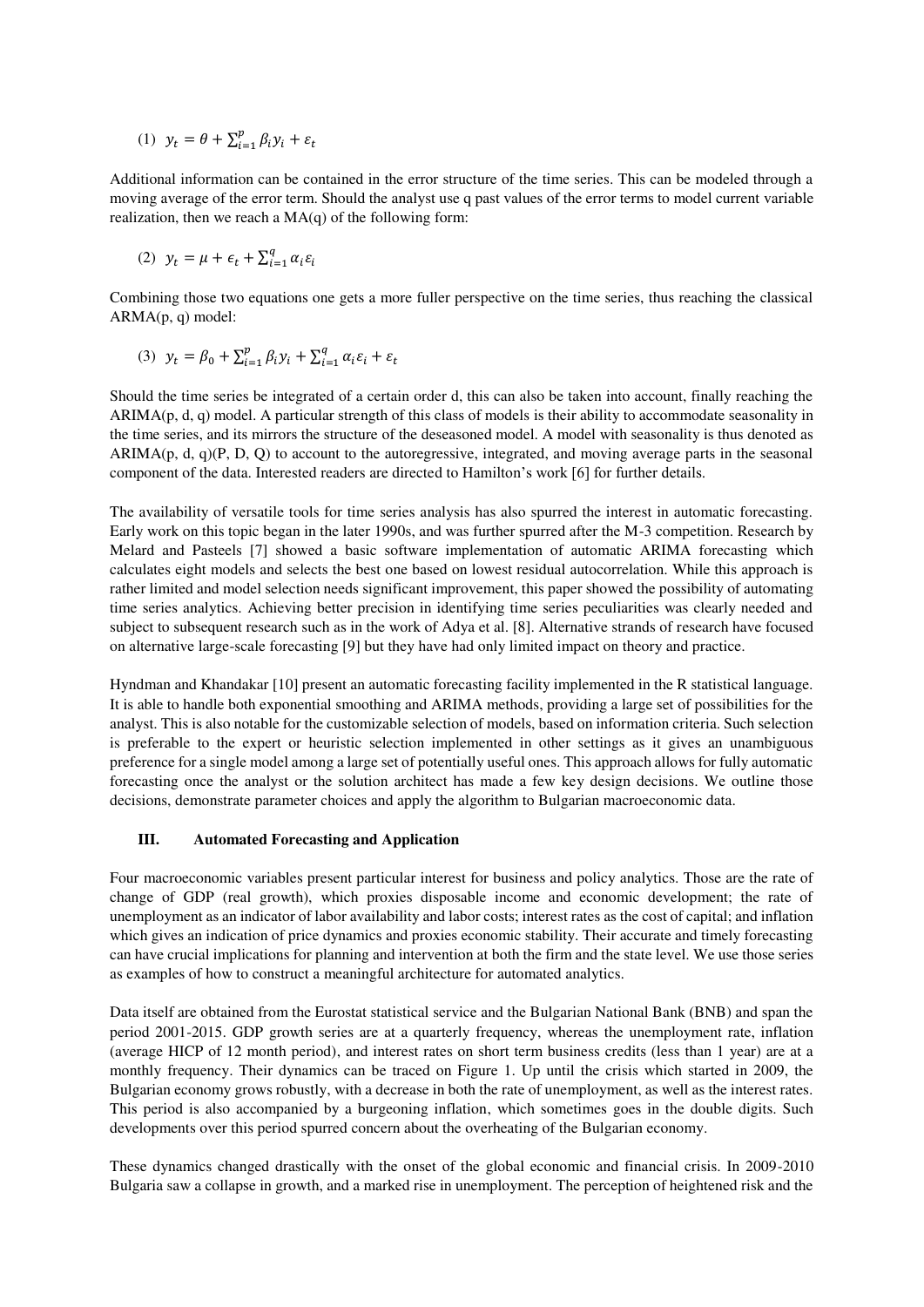economic uncertainty also lead to an increase in the volatility of short-term interest rates. In parallel inflationary pressures receded. By the end of the period under study in 2014-2015 the economy mostly recovered and growth has picked up. This led to a decrease in unemployment and a slight decrease in interest for business. Their volatility remains significant, and is also coupled with deflationary pressure.

In short, we observe wild fluctuations of the time series, a regime switch, and pockets of volatility in some of them (interest rates). Unsupervised modeling of such time series presents a particular challenge but also significant opportunity. We use the framework of ARIMA modelling to address this. Initially, we consider the maximum number of lags that would be useful for the series. Since GDP data comes at quarterly frequency, and given its inertia, it would be useful to fit models of up to 8 lags of both the autoregressive and the moving average component  $(p = q = 8)$ . The seasonal component can have a much shorter lag structure as it operates across a number of time periods. We select a number of 4 lags for the AR and MA seasonal components. While we do not expect the series to be integrated of order of more than 1, we still provide a buffer by setting a maximum number of possible differences at  $d = 3$ , and  $D = 2$ , and let the algorithm decide based on a KPSS and OCSB tests. For the growth series these would be maximum number of lags and differences. We thus fit models ranging from  $ARIMA(0,0,0)(0,0,0)$  to  $ARIMA(8,3,8)(4,2,4)$ , or a total of 19,440 different ARIMA models to the growth time series and choose the best among them.

When it comes to the other three time series, we should note that their frequency is much higher and will therefore need a large number of lags to capture effects that operate periodically across time. Thus the AR and MA lags are set at 12 ( $p = q = 12$ ), and the seasonal lags are set at 2. Due to the higher frequency we would expect lower orders of integration and thus set the number of possible differences at  $d = 2$ , and  $D = 1$ . For the unemployment, interest rates, and inflation time series we thus fit models ranging from ARIMA(0,0,0)(0,0,0) to ARIMA(12,2,12)(2,1,2). For each of those variable we so obtain 9,126 alternative models to pick from.

In order to correctly measure forecast performance, the dataset is split in two sub-samples. The first one ranges from 2001 to the end of 2014 and is used for model training. The data from 2015 comprises the test data set against which we measure the out-of-sample accuracy of the produced forecasts. We thus confront model results will actual realizations upon which the model was not trained in order to gauge real-life model quality.



*Figure 2: Dynamics of Key Macroeconomic Time Series, source: Eurostat, BNB*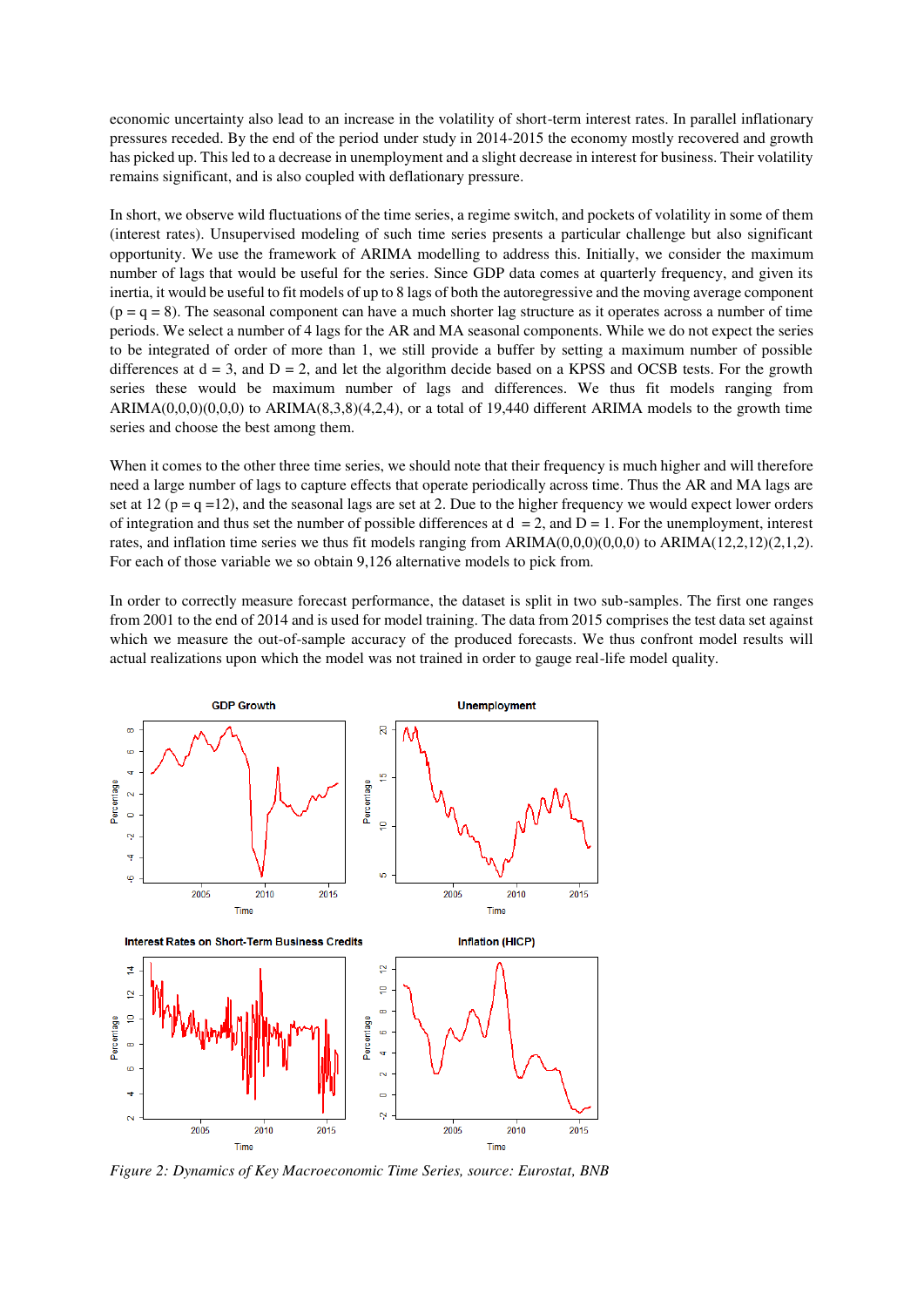Initially we fit all specified alternative models to the training data set. The problem is now straightforward – to select the four best models out of a total of 46,818 alternatives. For this purpose we can use a number of information criteria. Three criteria have become particularly popular in practice – the Bayesian Information Criterion (BIC), the Akaike Information Criterion (AIC), and the corrected Akaike Information Criterion (AICc) [11]. To better understand model fit, we define the likelihood function  $L$ , equal to the probability  $p$  of observing the data  $x$  given a model *M* with a parameter set of *θ*, or:

$$
(4) \ \ L = p(x|\theta, M)
$$

If we denote the maximized value of this likelihood function as *Lmax*, then the BIC of a model with *k* parameters and a sample size of *n* is defined as follows:

$$
(5) \, \, BIC = -2 \ln L_{max} + k \ln n
$$

Essentially, the information criterion is a measure of model quality, which represents informational loss as data is presented by a given model. Thus it can serve to select the best model among a set of alternatives taking into account the tradeoff between fit and parsimony (or number of parameters). For a given dataset better models have lower values of their information criteria. The BIC is often criticized on the grounds of its difficulty of handling complex collections of model or feature selection, and it is only valid as *n >> k*. This, together with some derivation considerations and performance issues lead many authors to propose using the Akaike Information Criterion instead [12]. It is defined as follows:

$$
(6) \quad AIC = 2k - 2\ln L_{max}
$$

The AIC estimate is valid asymptotically, which means that some corrections needs to be made for finite sample sizes, leading to the corrected version of AIC, or AICc. The formula for univariate series with normally distributed residuals is as follows:

(7) 
$$
AICc = AIC + 2k(k+1)/(n-k-1)
$$

The AICc penalizes more heavily models with more parameters than AIC and will thus lead to the selection of more parsimonious ones. In addition to that we should keep in mind that as the sample size grows AICc converges to AIC and this is why many authors recommend it as the primary criterion to use for model selection exercises [11]. We follow the literature and use AICc to select the optimal models for our time series but also report the values for alternative ones. From an empirical perspective, the differences between the AIC and AICc for the series under study are very small and any of the criteria will lead to the selection of the same optimal model.

|                      | <b>Growth</b> | <b>Unemployment</b> | Interest rates | <b>Inflation</b> |
|----------------------|---------------|---------------------|----------------|------------------|
| Optimal Model        | ARIMA(5,1,0)  | ARIMA(4,1,3)        | ARIMA(3,1,3)   | ARIMA(7,1,3)     |
| Akaike IC            | 189.19        | 30.88               | 633.64         | $-175.99$        |
| Akaike IC, corrected | 190.94        | 31.79               | 634.35         | $-174.29$        |
| <i>Bayesian IC</i>   | 201.24        | 55.82               | 655.47         | $-141.69$        |

*Table 1: Optimal Models for Specific Time Series* 

Results for the optimal model for each of the variables are presented in Table 1. The models tend be rather parsimonious and have between 3-7 lags of the variable. All of the series are best fitted by models of their first differences, which is likely due to the clear trends they exhibit. In all cases but growth additional information can be gleaned by taking recourse to the structure of the error terms.

We use the optimal models to automatically generate forecasts for one year ahead. In the case of GDP growth this means generating the four-period-ahead forecast, and for the other variable – the 12-period one. Those forecasts are presented in Figure 3 where we clearly see the increasing confidence intervals (shaded areas) as the estimate moves away from observed data, and the typical smoothed form of data. We formally test the generated forecasts against actual realized values and report the accuracy metrics in Table 2. The table contains statistics on the mean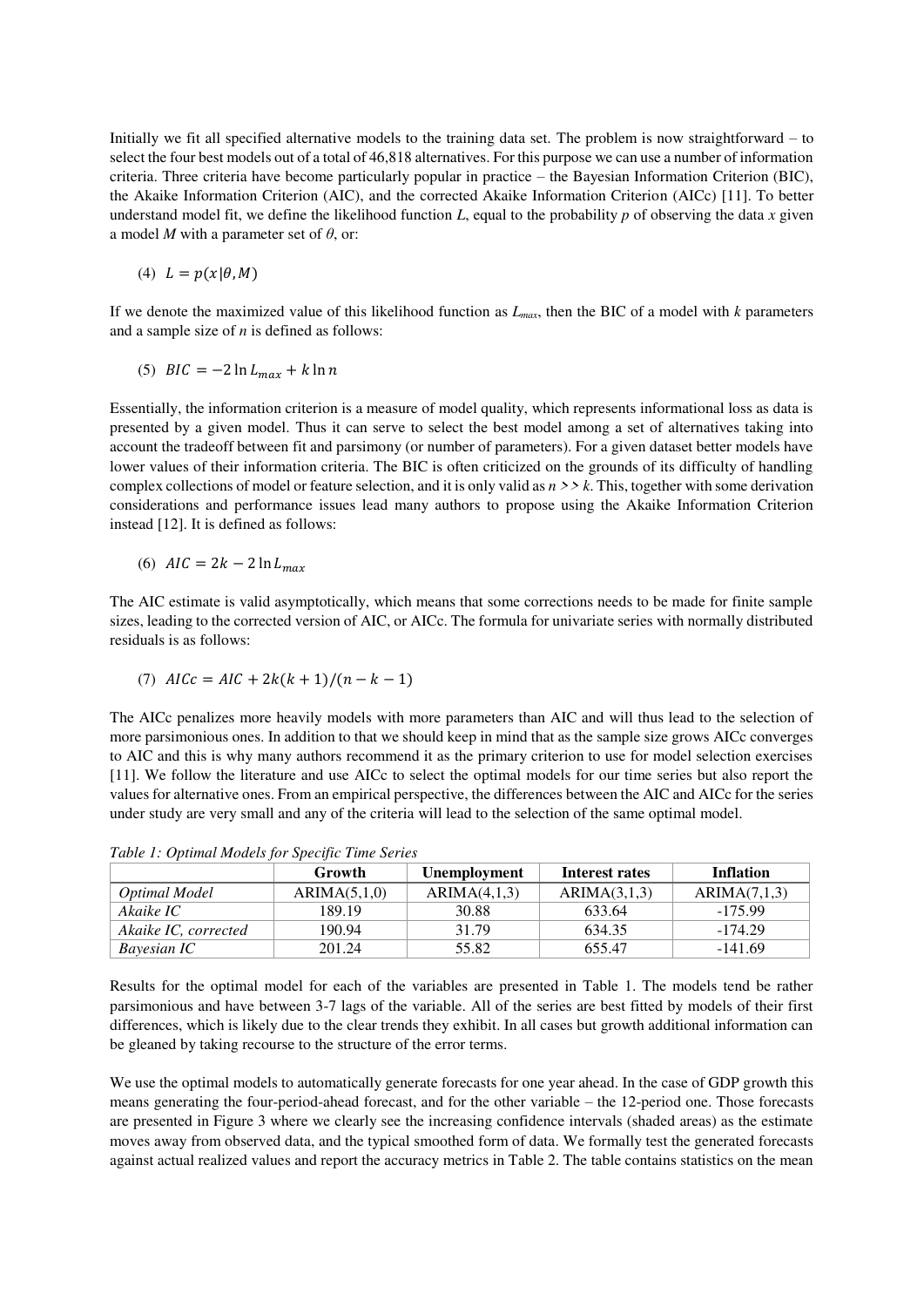error (ME), root mean squared error (RMSE), mean absolute error (MAE), mean percentage error (MPE), mean absolute percentage error (MAPE), and mean absolute scaled error (MASE).



*Figure 3: Automated One-year Ahead Forecasts of Macroeconomic Variables* 

Given the wide fluctuations of data over the period studied, results are rather encouraging. The average MAE of all time series stands at 0.49 for the training set, and at 1.06 in the test set. This means that the automated forecasting procedure produces estimates than are on average off by 1 percentage point from the actual realizations. This varies widely across the variables with interest rates having the largest mean absolute error, and also the largest mean absolute percentage error. Unemployment and inflation are easier to forecast and their MAEs stand at 1.38 and 0.32, respectively. This deviation is relatively small (especially in the inflation case) and the estimates can have very large potential practical use.

|                       | MЕ      | <b>RMSE</b> | <b>MAE</b> | <b>MPE</b> | <b>MAPE</b> | <b>MASE</b> |  |  |
|-----------------------|---------|-------------|------------|------------|-------------|-------------|--|--|
| Growth                |         |             |            |            |             |             |  |  |
| Training set          | $-0.05$ | 1.19        | 0.64       | ND         | ND          | 0.78        |  |  |
| Test set              | 1.01    | 1.02        | 1.01       | 35.91      | 35.91       | 1.23        |  |  |
| Unemployment          |         |             |            |            |             |             |  |  |
| Training set          | $-0.03$ | 0.25        | 0.18       | $-0.17$    | 1.67        | 0.53        |  |  |
| Test set              | $-1.17$ | 1.70        | 1.38       | $-14.72$   | 16.70       | 4.12        |  |  |
| <b>Interest Rates</b> |         |             |            |            |             |             |  |  |
| Training set          | $-0.19$ | 1.53        | 1.05       | $-5.92$    | 14.20       | 0.80        |  |  |
| Test set              | $-0.94$ | 1.80        | 1.55       | $-23.97$   | 31.50       | 1.18        |  |  |
| <b>Inflation</b>      |         |             |            |            |             |             |  |  |
| Training set          | $-0.01$ | 0.13        | 0.10       | $-0.14$    | 3.21        | 0.37        |  |  |
| Test set              | 0.31    | 0.39        | 0.32       | $-25.08$   | 25.66       | 1.15        |  |  |
| Average               |         |             |            |            |             |             |  |  |
| <b>Training set</b>   | $-0.07$ | 0.77        | 0.49       | $-2.08$    | 6.36        | 0.62        |  |  |
| Test set              | $-0.20$ | 1.23        | 1.06       | $-6.97$    | 27.44       | 1.92        |  |  |

*Table 2: Metrics for Forecast Accuracy of Optimal Models*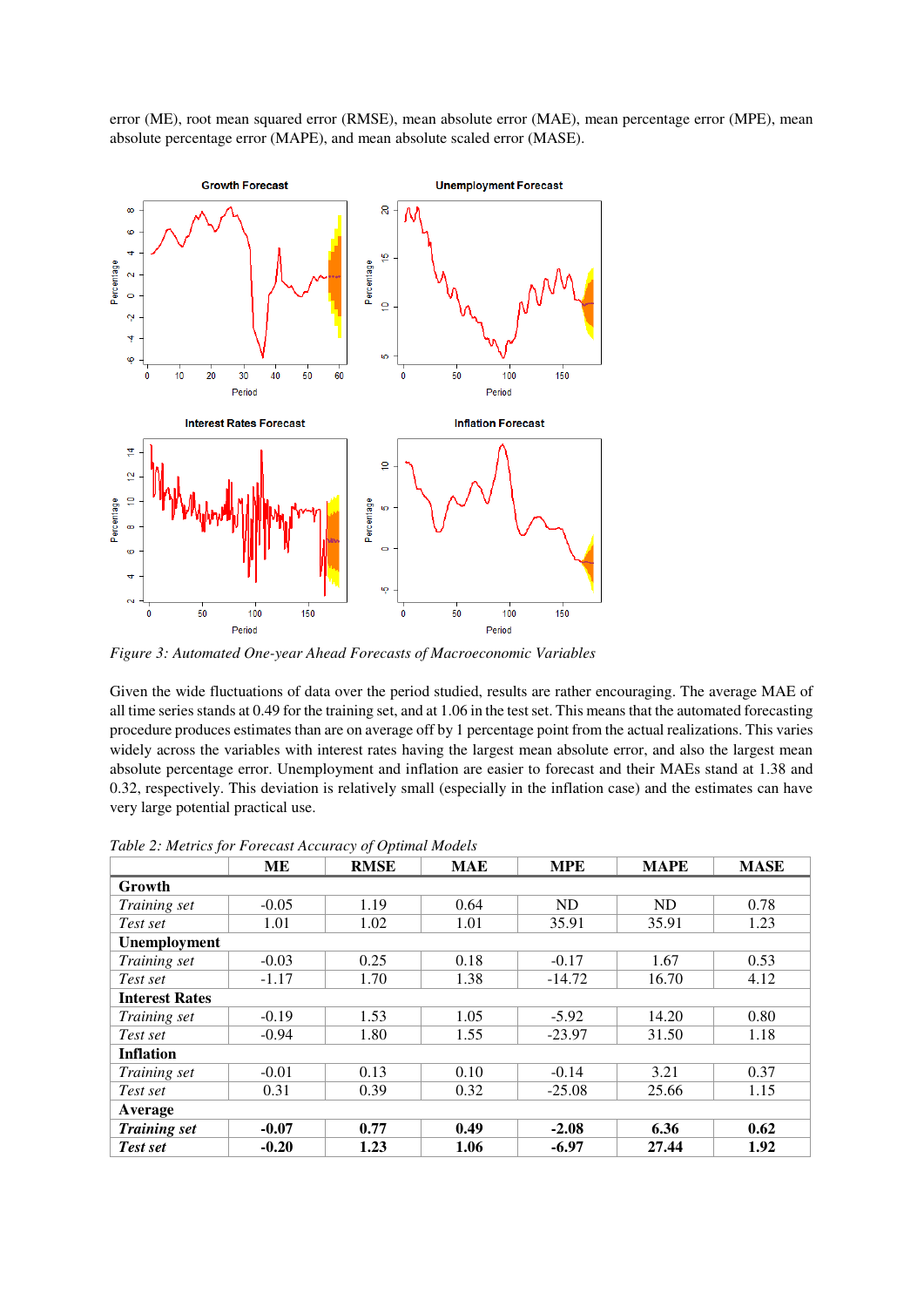Growth time series are also relatively well fit by the automated model – the MAE in the training set stands at 0.64, and at 1.01 in the test set. The analyst would thus expect such the automated forecast to be an average of 1 percentage point off the mark. Given the complexity of growth determinants, and the large influence of different exogenous shocks, such results are very good. In particular, we should note the large amount of EU-funds invested in the Bulgarian economy as the extension of the 2007-2013 programming period came to an end. The rapid surge of public investment had a sizeable effect on growth, and other key macro aggregates. It is notable that automatic forecasting realized such low error values.

This exercise can be taken as indicative of the potential for automating analytics, and especially forecasting. Accuracy metrics show that such automated models perform well under challenging realistic situations. It is likely that as we move from macroeconomic to microeconomic variables such as sales, which are affected by less exogenous shocks and follow a clearer trend, the forecast accuracy will be even higher. Another point to consider is that those results should be viewed against the benchmark of alternative forecasts, and not against the benchmark of actual realizations. A possible approach is to compare a key forecast used for the purposes of public or business policy to the automated ones. The availability of growth forecasts, done by the Bulgarian Ministry of Finance (MF) as part of the budgeting process allows for that. The MF projections are presented in Figure 4 and compared to actual economic outcomes. While the overall forecast dynamics nicely tracks realizations, there are some significant and relatively consistent deviations, especially in the post-crisis period.



*Figure 4: Ministry of Finance Growth Forecast against Actual Realizations over the Period 2001-2014* 

We now proceed to compare the MF projections with the ones, generated by the optimal Auto ARIMA models. Relevant accuracy metrics for the two sets of forecasts are presented in Table 3. All the indicators of accuracy support the conclusion that automated forecasting performs better in terms of accuracy than the estimates, used by the Ministry of Finance in preparation of the state budget. The root mean squared error of the automated forecast stands at 1.02, while the Ministry's forecast has a long-run RMSE of 1.5, which jumps to 2.3 in the crisis and postcrisis period. The mean absolute error of our forecast stands at the modest 1.01, while the Ministry's long-run MAE is at 1.15, jumping to 1.88 in the period 2009-2014. The auto-ARIMA forecasts consistently outperform the long run budget projections on the other accuracy metrics as well. This serves to prove that automated analytics can serve as a viable alternative to more resource-intensive approaches.

*Table 3: Accuracy Comparison between Ministry of Finance and Automatic Forecast for Growth, source: Ministry of Finance and own calculations* 

|                                | MF, 2001-2014 | MF, 2009-2014 | <b>Auto Forecast</b> |
|--------------------------------|---------------|---------------|----------------------|
| Mean Error                     | $-0.4$        | $-1.5$        | 1.01                 |
| Mean Squared Error             | 2.2           | 5.2           | 1.04                 |
| Root Mean Squared Error        | 1.5           | 2.3           | 1.02                 |
| Mean Absolute Error            | 1.15          | 1.88          | 1.01                 |
| Mean Percentage Error          | $-55.59$      | $-138.78$     | 35.91                |
| Mean Absolute Percentage Error | 76.34         | 164.92        | 35.91                |